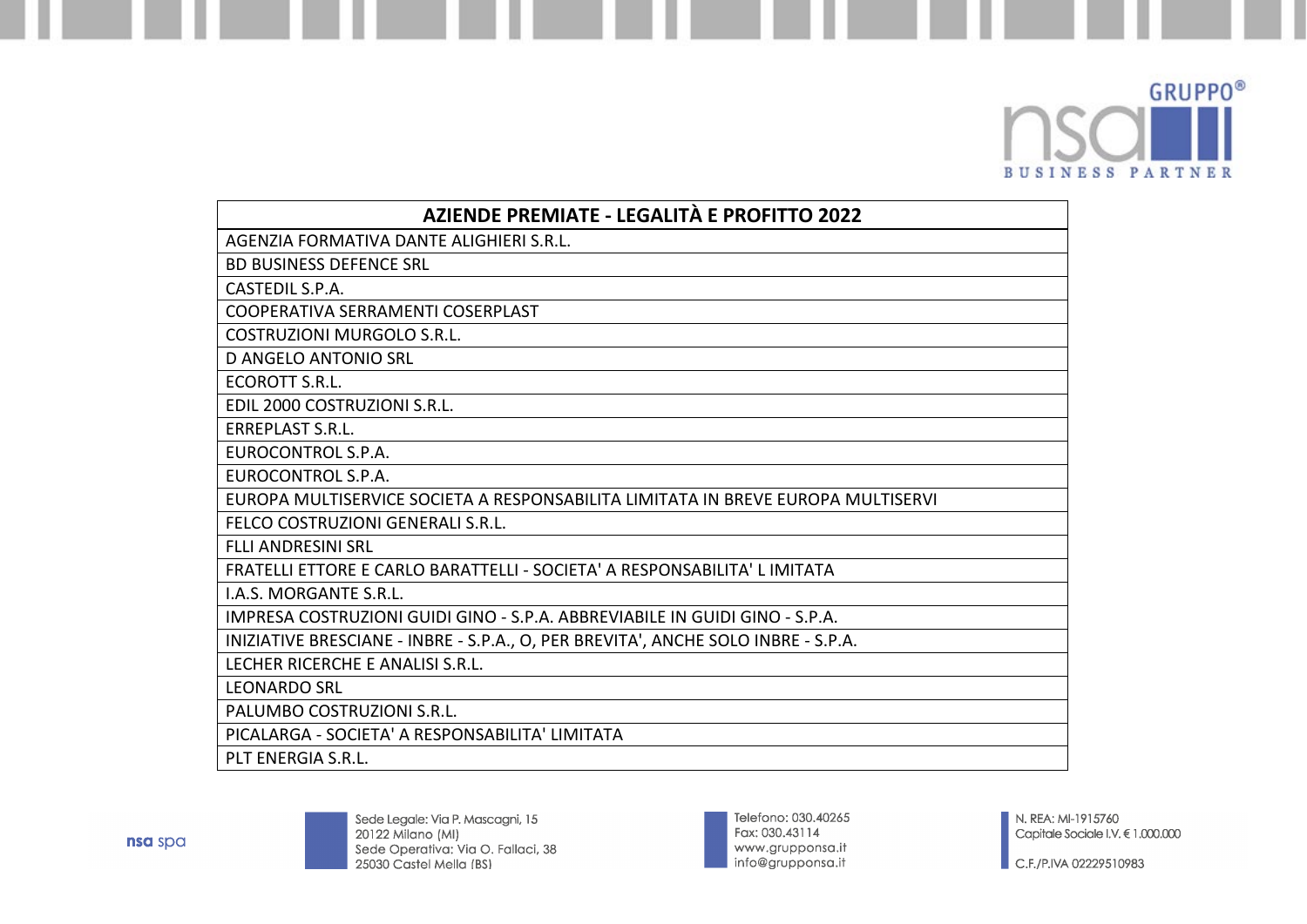

| S.I.A.M. SUD S.R.L.                                                                       |
|-------------------------------------------------------------------------------------------|
| SARACINO COSTRUZIONI SRL                                                                  |
| SARDELLINI COSTRUZIONI - SRL                                                              |
| SIGECCSOCIETA ITALIANA DI GESTIONE DI CASE DI CURA PRIVATE SOCIETA A RESPONSABILITA LIMIT |
| SITALCEA S.R.L.                                                                           |
| SITALCEA S.R.L.                                                                           |
| <b>SIVI SRL</b>                                                                           |
| SOCIETA' ENERGIA VALLE D'AOSTA S.R.L. SIGLABILE S.E.V.A. SRL                              |
| <b>SODI SCIENTIFICA SRL</b>                                                               |
| STABILIMENTI TIPOGRAFICI CARLO COLOMBO SOCIETA' PER AZIONI                                |
| <b>TECNOTELAI S.R.L.</b>                                                                  |
| TECO S.R.L.                                                                               |
| TERMINAL NORD S.P.A.                                                                      |
| <b>TPA SRL</b>                                                                            |
| <b>VELOCAR S.R.L.</b>                                                                     |
| VERONAMERCATO - S.P.A.                                                                    |
| <b>VIDIERRE S.R.L.</b>                                                                    |
| ADECCO FORMAZIONE S.R.L.                                                                  |
| ALEA S.R.L.                                                                               |
| ALESSI S.P.A.                                                                             |
| ALFREDO CECCHINI SOCIETA A RESPONSABILITA LIMITATA                                        |
| ARES LINE S.P.A.                                                                          |
| ASJA AMBIENTE ITALIA S.P.A. SIGLABILE ASJA.BIZ S.P.A.                                     |
| AUTOMAZIONE VENETO S.R.L. SOCIETA' UNIPERSONALE                                           |
| B. & C. SPEAKERS - SOCIETA' PER AZIONI                                                    |

Telefono: 030.40265<br>Fax: 030.43114 www.grupponsa.it<br>info@grupponsa.it

N. REA: MI-1915760 Capitale Sociale I.V. € 1.000.000

 $\bigcup$  C.F./P.IVA 02229510983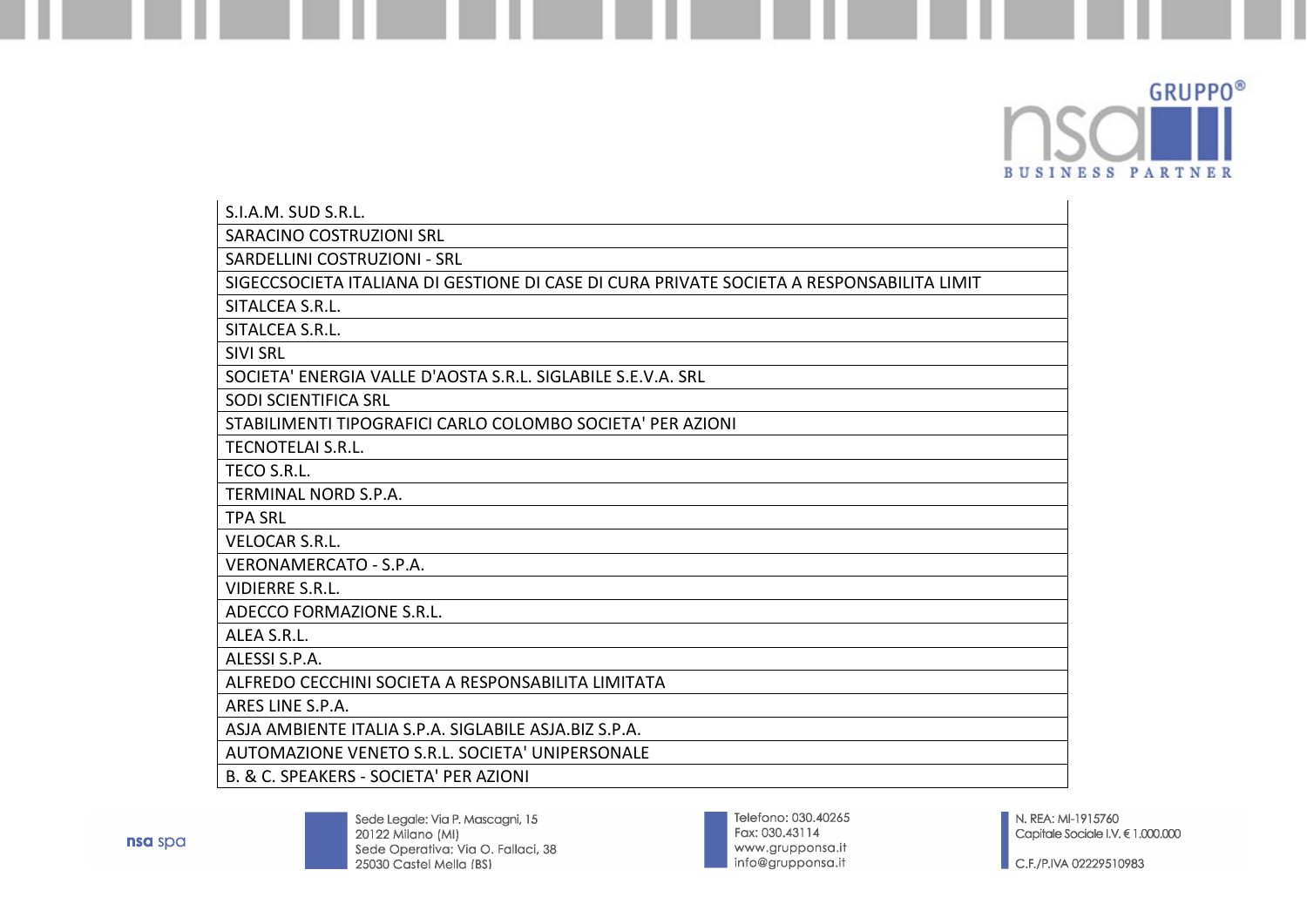

| C.T.M. TERMODECO S.P.A.                                 |
|---------------------------------------------------------|
| CARLO GAVAZZI IMPIANTI S.P.A.                           |
| CO.M.CE. - COMPAGNIA MONTAGGI CESENA - S.P.A.           |
| COLOMBO - S.P.A.                                        |
| CREDIT NETWORK & FINANCE S.P.A. CON SIGLA C.N.F. S.P.A. |
| DELLAS S.P.A.                                           |
| DELLAS S.P.A.                                           |
| EDILFRAIR COSTRUZIONI GENERALI SPA                      |
| EDILSIDER S.P.A.                                        |
| ELETTROVIT S.R.L.                                       |
| FABBRI 1905 S.P.A.                                      |
| FAVER S.P.A.                                            |
| FERONE PIETRO E C. S.R.L.                               |
| FIDES S.P.A.                                            |
| ILTARITALBOXINDUSTRIE RIUNITE SOCIETA PER AZIONI        |
| IMPRESA EDILE STRADALE ARTIFONI S.P.A.                  |
| <b>INNOVA S.P.A.</b>                                    |
| <b>INSIS SPA</b>                                        |
| <b>ITALCED S.R.L.</b>                                   |
| JOLLY SCARPE S.P.A.                                     |
| <b>LOTRAS SRL</b>                                       |
| MACEG - S.R.L.                                          |
| <b>MARIO GUERRUCCI S.R.L.</b>                           |
| <b>MASTER ITALY S.R.L.</b>                              |
| MECCANOTECNICA UMBRA - S.P.A.                           |

Telefono: 030.40265 Fax: 030.43114 www.grupponsa.it<br>info@grupponsa.it

N. REA: MI-1915760 Capitale Sociale I.V. € 1.000.000

 $\blacksquare$  C.F./P.IVA 02229510983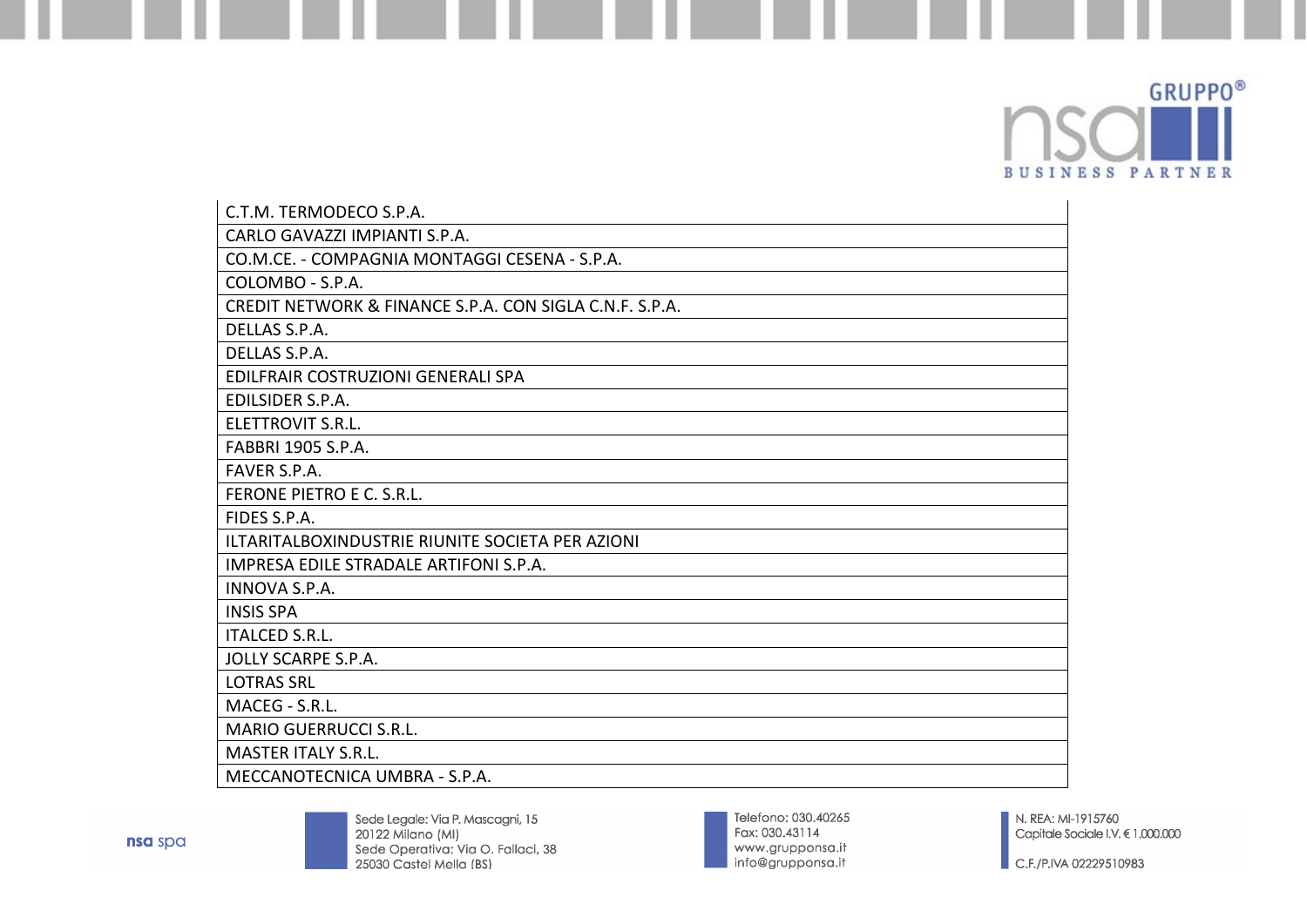

| NUOVE COSTRUZIONI S.R.L.                                                                      |
|-----------------------------------------------------------------------------------------------|
| <b>OFFICINE CST SPA</b>                                                                       |
| OSAI AUTOMATION SYSTEM S.P.A.                                                                 |
| PORTO INTERMODALE RAVENNA S.P.A. S.A.P.I.R.                                                   |
| QUADRIO GAETANO COSTRUZIONI S.P.A.                                                            |
| REAG REAL ESTATE ADVISORY GROUP SPA                                                           |
| SACCHERIA F.LLI FRANCESCHETTI - S.P.A.                                                        |
| ALFREDO GRASSI S.P.A.                                                                         |
| CARRON CAV. ANGELO S.P.A.                                                                     |
| <b>COMES VILLARICCA SPA</b>                                                                   |
| CONSORZIO FRA COOPERATIVE DI PRODUZIONE E LAVORO - CONS.COOP.- S OCIETA' COOPERATIVA IN SIGLA |
| <b>CONSCO</b>                                                                                 |
| COSTRUZIONI BAROZZI SOCIETA' PER AZIONI                                                       |
| D'ADIUTORIO APPALTI E COSTRUZIONI S.R.L.                                                      |
| FELSINEO S.P.A.                                                                               |
| <b>GRUPPO SOCIETA' GAS RIMINI S.P.A.</b>                                                      |
| <b>GUASTAMACCHIA S.P.A.</b>                                                                   |
| IMMOBILIARE GRANDE DISTRIBUZIONE SOCIETA' DI INVESTIMENTO IMMOBIL IARE QUOTATA S.P.A. IN      |
| <b>FORMA ABBRE</b>                                                                            |
| <b>LEGOR GROUP SPA</b>                                                                        |
| M.E.P. - MACCHINE ELETTRONICHE PIEGATRICI - S.P.A.                                            |
| MIL MIL 76 S.P.A.                                                                             |
| <b>MOLINO GRASSI SOCIETA PER AZIONI</b>                                                       |
| <b>MOLNLYCKE HEALTH CARE SRL</b>                                                              |
| <b>NAR SPA</b>                                                                                |

Telefono: 030.40265<br>Fax: 030.43114 www.grupponsa.it<br>info@grupponsa.it

N. REA: MI-1915760 Capitale Sociale I.V. € 1.000.000

 $\blacksquare$  C.F./P.IVA 02229510983